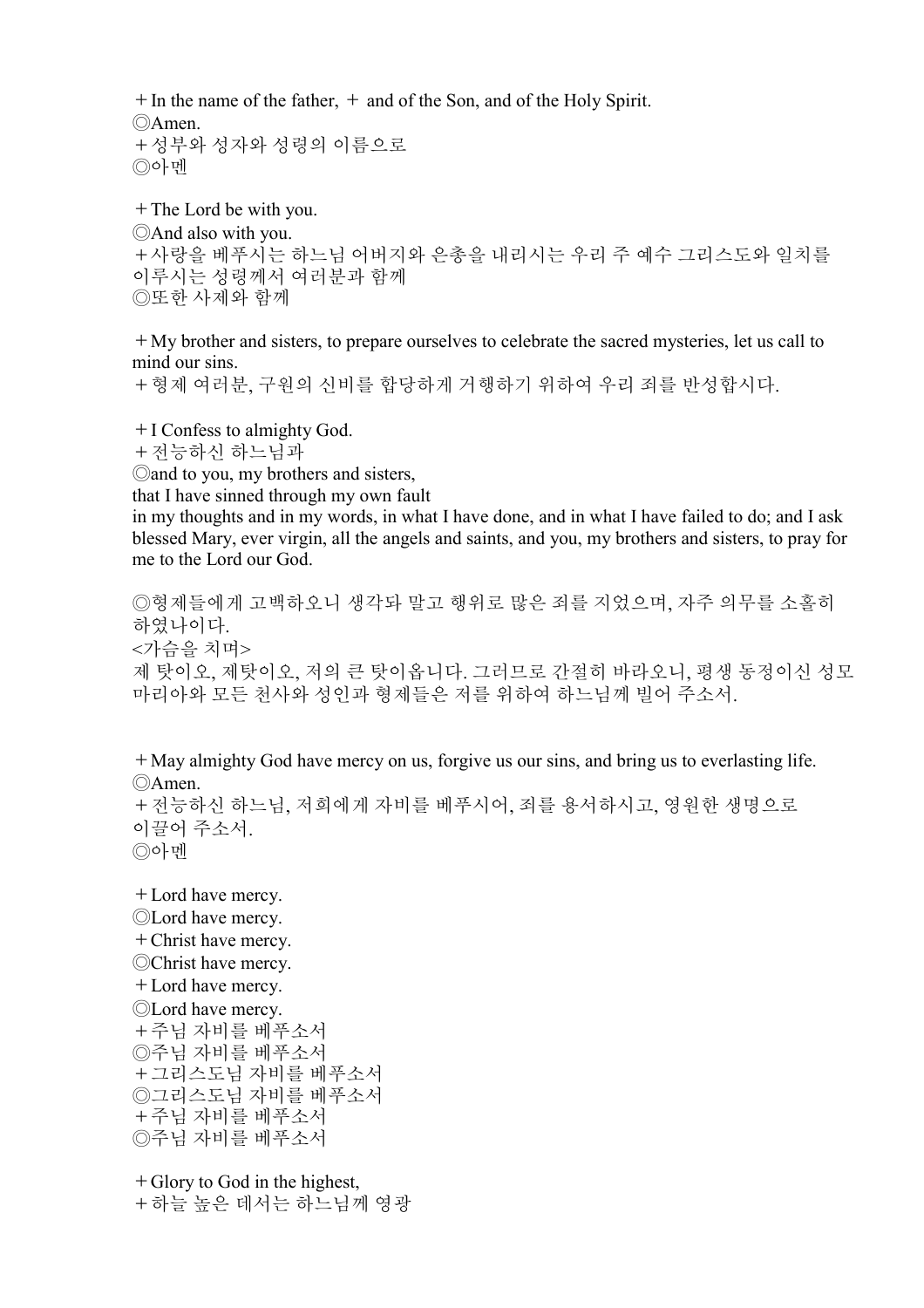○and peace to his people on earth. Lord God, heavenly King, almighty God and Father, we worship you, we give you thanks, we praise you for your glory. Lord Jesus Christ, only Son of the Father, Lord God, Lamb of God, you take away the sin of the world: have mercy on us; you are seated at the right hand of the Father: receive our prayer. For you alone are the Holy One, you alone are the Lord, you alone are the Most High, Jesus Christ, with the Holy Spirit, in the glory of God the Father. Amen. ○땅에서는 주님께서 사랑하시는 사람들에게 평화. ●주 하느님, 하늘의 임금님, ○전능하신 아버지 하느님, ●주님을 기리나이다. ○주님을 흠숭하나이다, 찬양하나이다. ●주님 영광 크시오니 감사하나이다. ○외아들 주 예수 그리스도님, ●주 하느님, 성부의 하느님, ○하느님의 어린양, ●세상의 죄를 없애시는 주님, 저희에게 자비를 베푸소서. ○세상의 죄를 없애시는 주님, 저희의 기도를 들어 주소서. ●성부 오른편에 앉아 계신 주님, 저희에게 자비를 베푸소서. ○홀로 거룩하시고, 홀로 주님이시며, 홀로 높으신 예수 그리스도님, ◎성령과 함께 아버지 하느님의 영광 안에 계시나이다. 아멘 +Let us pray. +기도합시다. +For ever and ever. ◎Amen. +......비나이다. ..... 다스리시나이다. ◎아멘.  $\Box$ The word of the Lord. ◎Thanks be to God.  $\Box$ The word of the Lord. ◎Thanks be to God. 주님의 말씀입니다. ◎하느님 감사합니다.

◎Praise to you, Lord Jesus Christ, king of endless glory! ◎그리스도님, 찬미와 영광 받으소서.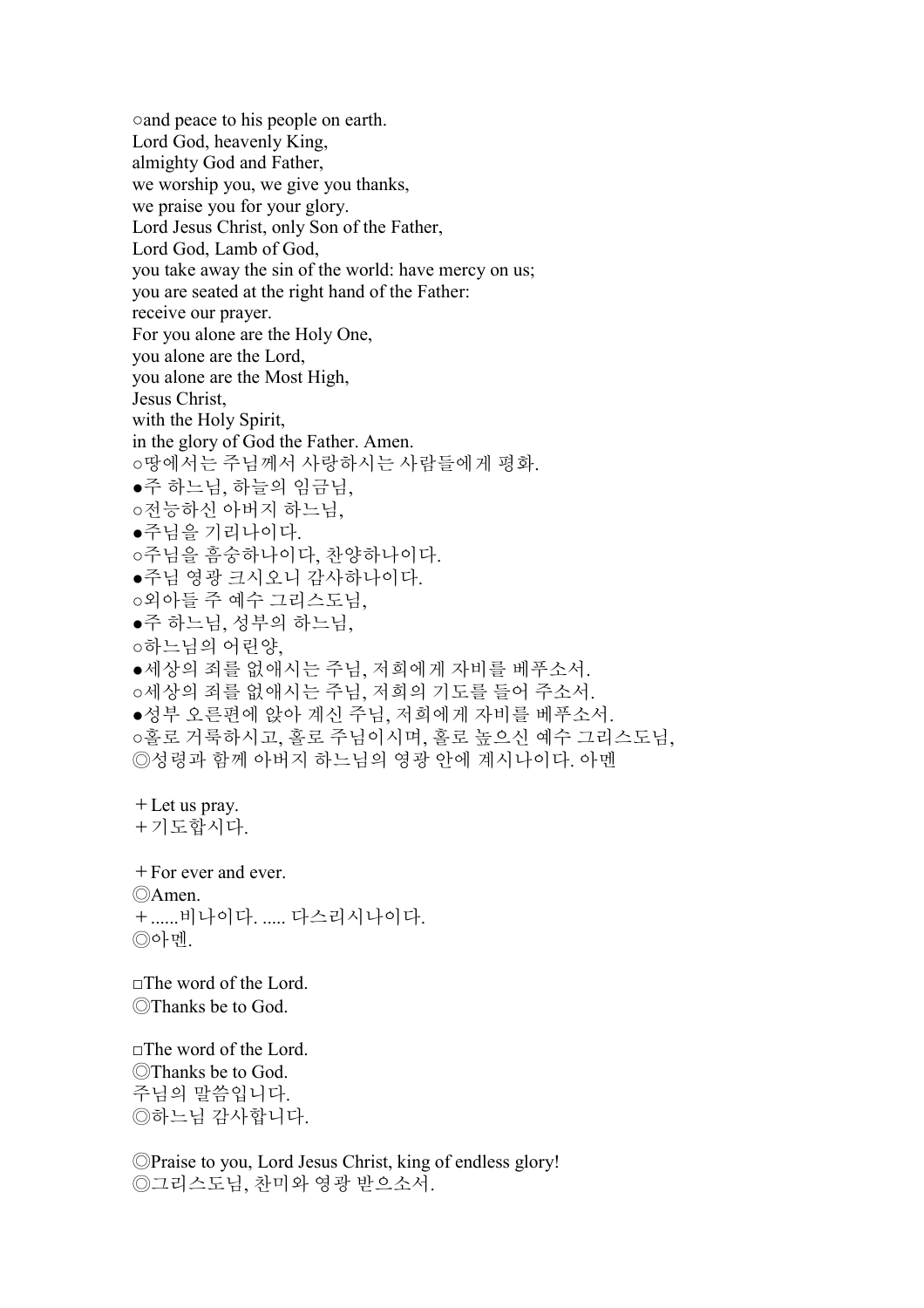\*Father, give me your blessing \*축복하여 주십시오.

+The Lord be in your heart and on your lips that you may worthily proclaim his gospel. In the name of the Father, and of the Son, +and of the Holy Spirit

\*Amen. +주님께서 그대와 함께 계시어, 그대가 복음을 합당하고 충실하게 선포하기를 빕니다. 성부와 + 성자와 성령의 이름으로. \*아멘.

+Almighty God, cleanse my heart and my lips that I may worthily proclaim your gospel. +전능하신 하느님, 제 마음과 입을 깨끗하게 하시어, 합당하게 주님의 복음을 선포하게 하소서.

+The Lord be with you. ◎And also with you. +주님께서 여러분과 함께. ◎또한 사제와 함께.

+A reading from the holy gospel according to N. ◎Glory to you, Lord. +( )가 전한 거룩한 복음입니다. ◎주님, 영광 받으소서.

+This is the gospel of the Lord. ◎Praise to you, Lord Jesus Christ. +May the words of the gospel wipe away our sins. +주님의 말씀입니다. ◎그리스도님 찬미합니다. +이 복음의 말씀으로 저희 죄를 씻어 주소서.

+We believe in one God, the Father, the Almighty, maker of heaven and earth, of all that is seen and unseen. We believe in one Lord, Jesus Christ, the only Son of God, eternally begotten of the Father, God from God, Light from Light, true God from true God, begotten, not made, one in Being with the Father. Through him all things were made. For us men and for our salvation he came down from heaven: by the power of the Holy Spirit he was born of the Virgin Mary, and became Man.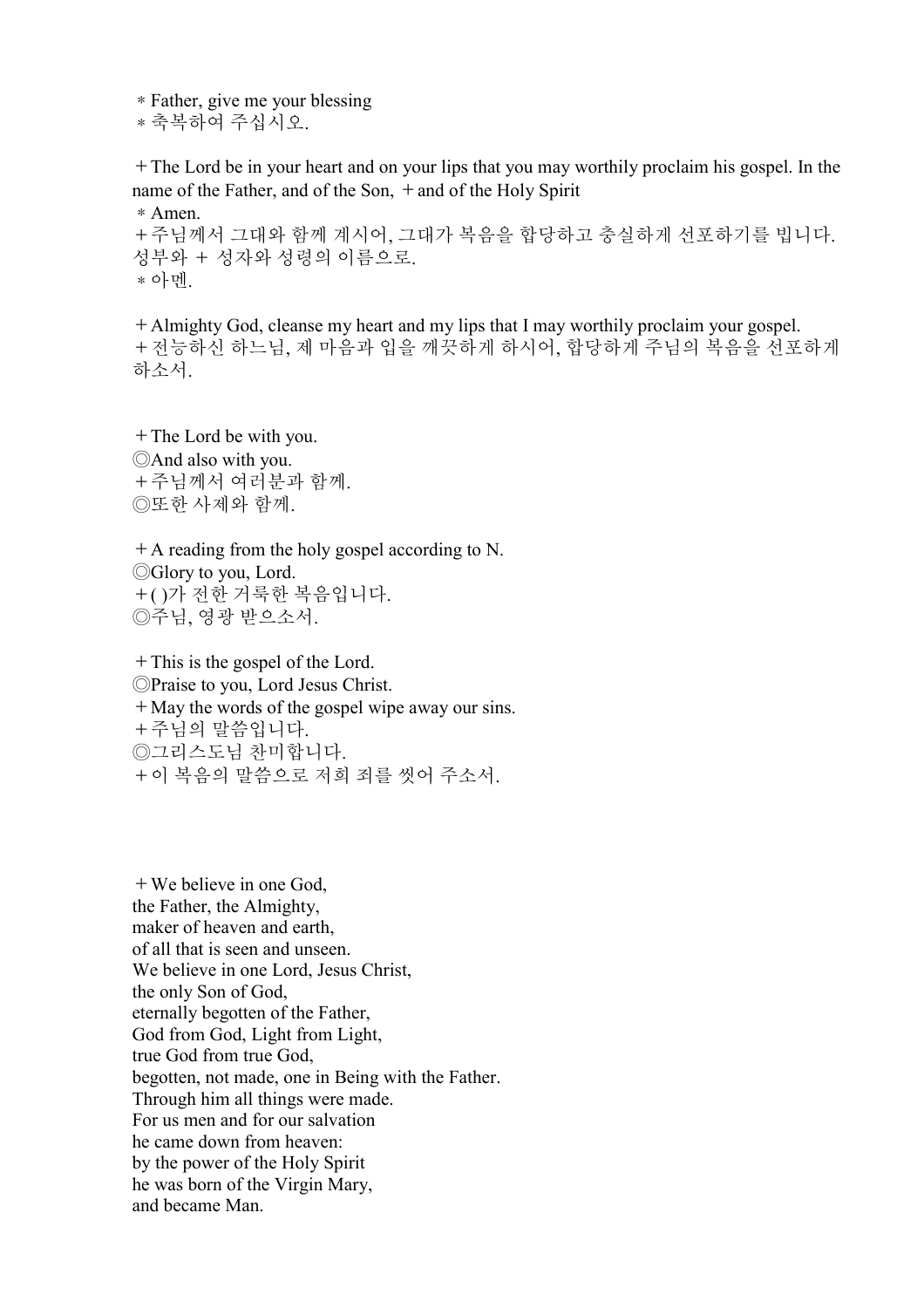For our sake he was crucified under Pontius Pilate; he suffered, died, and was buried. On the third day he rose again in fulfillment of the Scriptures; he ascended into heaven and is seated at the right hand of the Father. He will come again in glory to judge the living and the dead, and his kingdom will have no end. We believe in the Holy Spirit, the Lord, the giver of life, who proceeds from the Father and the Son. With the Father and the Son he is worshiped and glorified. He has spoken through the prophets. We believe in one holy catholic and apostolic Church. We acknowledge one baptism for the forgiveness of sins. We look for the resurrection of the dead, and the life of the world to come. Amen. +한 분이신 하느님을 ◎저는 믿나이다. 전능하신 아버지, 하늘과 땅에 유형무형한 만물의 창조 주를 믿나이다. 또한 한 분이신 주 예수 그리스도, 하느님의 외아들 영원으로부터 성부에게서 나신 분을 믿나이다. 하느님에게서 나신 하느님, 빛에서 나신 빛 참 하느님에게서 나신 참 하느님으로서, 창조되지 않고 나시어 성부와 한 본체로서 만물을 창조하셨음을 믿나이다. 성자께서는 저희 인간을 위하여, 저희 구원을 위하여 하늘에서 내려오셨음을 믿나이다. 또한 성령으로 인하여 동정 마리아에게서 육신을 취하시어 사람이 되셨음을 믿나이다. 본시오 빌라도 통치 아래서 저희를 위하여 십자가에 못박혀 수난하고 묻히셨으며 성서 말씀대로 사흗날에 부활하시어 하늘에 올라 성부 오른편에 앉아 계심을 믿나이다. 그분께서는 산 이와 죽은 이를 심판하러 영광 속에 다시 오시리니 그분의 나라는 끝이 없으리이다. 또한 주님이시며 생명을 주시는 성령을 믿나이다. 성령께서는 성부와 성자에게서 발하시고 성부와 성자와 더불어 영광과 흠숭을 받으시며 예언자들을 통하여 말씀하셨나이다. 하나이고 거룩하고 보편되며 사도로부터 이어오는 교회를 믿나이다. 죄를 씻는 유일한 세례를 믿으며 죽은 이들의 부활과 내세의 삶을 기리나이다. 아멘

+I believe in God, the Father almighty, creator of heaven and earth. I believe in Jesus Christ, his only Son, our Lord. He was conceived by the power of the Holy Spirit and born of the Virgin Mary.

He suffered under Pontius Pilate, was crucified, died, and was buried.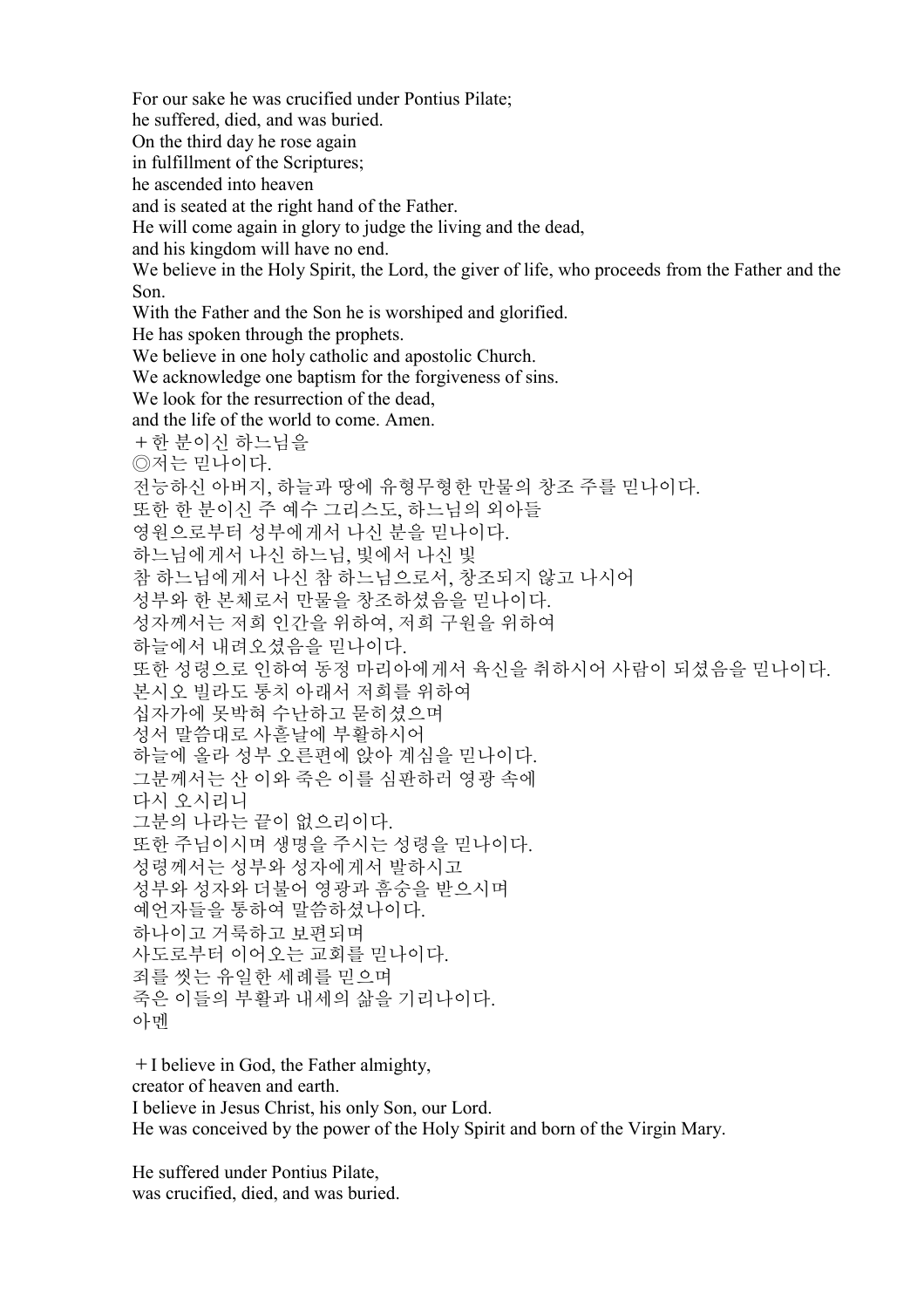He descended to the dead. On the third day he rose again. He ascended into heaven, and is seated at the right hand of the Father. He will come again to judge the living and the dead. I believe in the Holy Spirit, the holy catholic Church, the communion of saints, the forgiveness of sins, the resurrection of the body, and the life everlasting. Amen. +전능하신 천주 성부 ◎천지의 창조주를 저는 믿나이다. 그 외아들 우리 주 예수 그리스도님 성령으로 인하여 동정 마리아께 잉태되어 나시고 본시오 빌라도 통치 아래서 고난을 받으시고 십자가에 못박혀 돌아가시고 묻히셨으며 저승에 가시어 사흗날에 죽은 이들 가운데서 부활하시고 하늘에 올라 전능하신 천주 성부 오른편에 앉으시며 그리로부터 산 이와 죽은 이를 심판하러 오시리라 믿나이다. 성령을 믿으며 거룩하고 보편된 교회와 모든 성인의 통공의 믿으며 죄의 용서와 육신의 부활을 믿으며 영원한 삶을 믿나이다. 아멘

◎Lord, hear our prayer. ◎주님, 저희의 기도를 들어 주소서.

+Blessed are you, Lord, God of all creation. Through your goodness we have this bread to offer, which earth has given and human hands have made. It will become for us the bread of life. ◎Blessed be God for ever.

+By the mystery of this water and wine may we come to share in the divinity of Christ,

who humbled himself to share in our humanity.

+Blessed are you, Lord, God of all creation.

Through your goodness we have this wine to offer.

fruit of the vine and work of human hands.

It will become our spiritual drink.

◎Blessed be God for ever.

+Lord God, we ask you to receive us and be pleased with the sacrifice we offer you with humble and contrite hearts.

+Lord, Wash away my iniquity;

cleanse me from my sin.

+Pray, brethren, that our sacrifice may be acceptable to God, the almighty Father.

◎May the Lord accept the sacrifice at your hands

for the praise and glory of his name,

for our good, and the good of all his Church.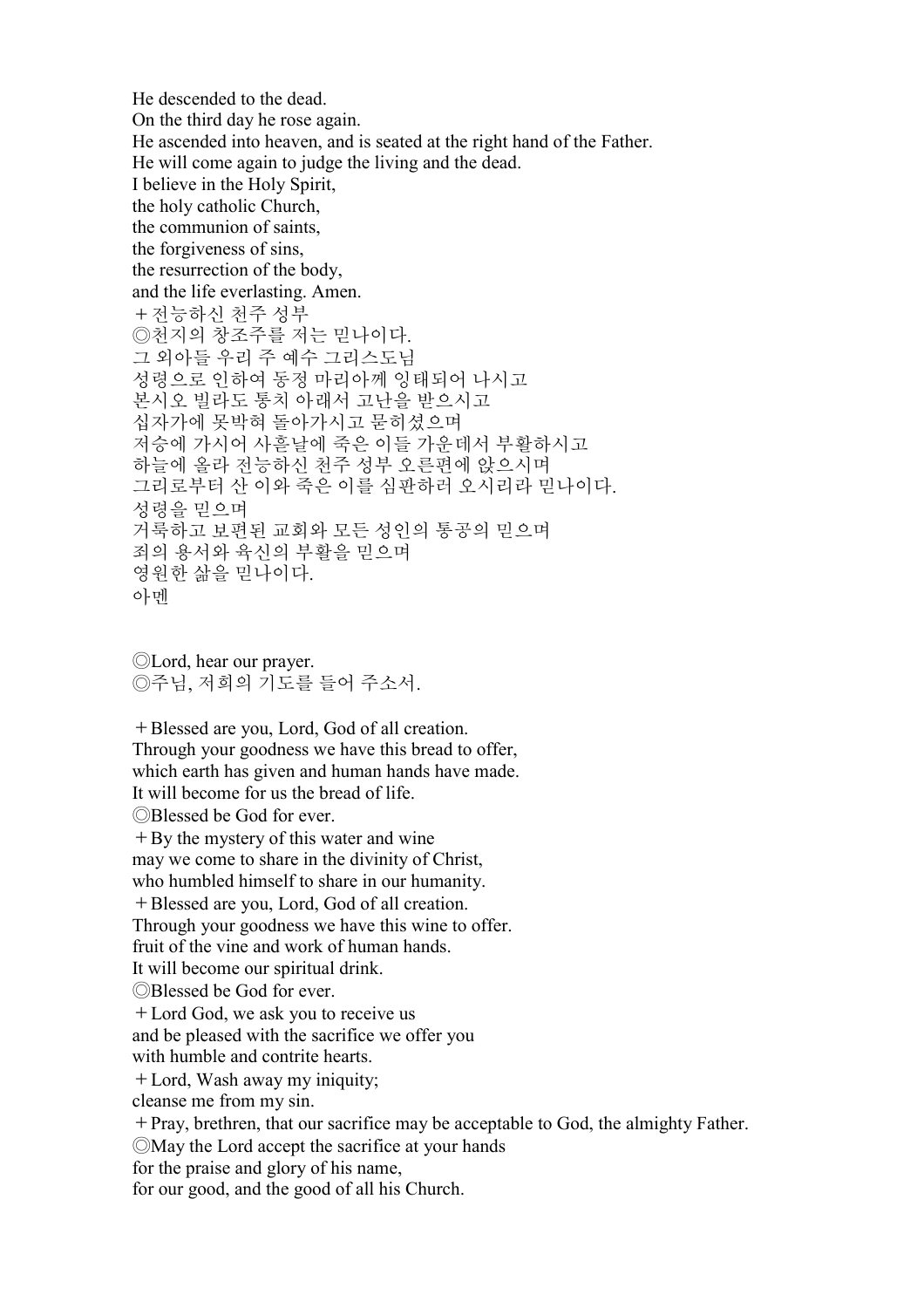◎Amen.

+온 누리의 주 하느님, 찬미 받으소서. 주님의 너그러우신 은혜로 저희가 땅을 일구어 얻은 이 빵을 주님께 바치오니, 생명의 양식이 되게 하소서. ◎하느님, 길이 찬미 받으소서. +이 물과 술이 하나 되듯이, 인성을 취하신 그리스도의 신성에 저희도 참여하게 하소서. +온 누리의 주 하느님, 찬미 받으소서. 주님의 너그러우신 은혜로 저희가 포도를 가꾸어 얻은 이 술을 주님께 바치오니, 구원의 음료가 되게 하소서. ◎하느님, 길이 찬미 받으소서. +주 하느님, 진심으로 뉘우치는 저희를 굽어보시어, 오늘 저희가 바치는 이 제사를 너그러이 받아들이소서. +주님 제 허물을 말끔히 씻어 주시고, 제 잘못을 깨끗이 없애 주소서. +형제 여러분, 우리가 바치는 이 제사를 전능하신 하느님 아버지께서 기꺼이 받아 주시도록 기도합시다. ◎사제의 손으로 바치는 이 제사가 주님의 이름에는 찬미와 영광이 되고, 저희와 온 교회에는 도움이 되게 하소서. +.....비나이다. ......다스리시나이다. ◎아멘. +The Lord be with you.

◎And also with you.

+Lift up your hearts.

◎We lift them up to the Lord.

+Let us give thanks to the Lord our God.

◎It is right to give him thanks and praise.

- +주님께서 여러분과 함께.
- ◎또한 사제와 함께.
- +마음을 드높이.

◎주님께 올립니다.

+우리 주 하느님께 감사합시다.

◎마땅하고 옳은 일입니다.

+Father, it is our duty and our salvation, always and everywhere to give you thanks through your beloved Son, Jesus Christ.

He is the Word through whom you made the universe, the Savior you sent to redeem us. By the power of the Holy Spirit he took flesh and was born of the Virgin Mary.

For our sake he opened his arms on the cross; he put an end to death and revealed the resurrection.

In this he fulfilled your will and won for you a holy people.

And so we join the angels and the saints in proclaiming your glory as we sing; +거룩하신 아버지, 사랑하시는 성자 예수 그리스도를 통하여 언제나 어디서나 아버지께 감사함이 참으로 마땅하고 옳은 일이며 저희 도리요 구원의 길이옵니다. 아버지께서는 말씀이신 그리스도를 통하여 모든 것을 창조하시고 그 분을 저희에게 구세주로 보내셨으니, 그 분께서는 성령으로 인하여 동정 마리아에게서 사람으로 태어나셨나이다. 성자께서는 아버지의 뜻을 이루시고자 십자가에서 팔을 벌려 백성을 아버지께 모아들이셨으며, 죽음을 이기고 부활하셨나이다. 그러므로 저희는 모든 천사와 성인과 함께 아버지의 영광을 찬양하나이다.

◎Holy, holy, holy, Lord, God of power and might, heaven and earth are full of your glory.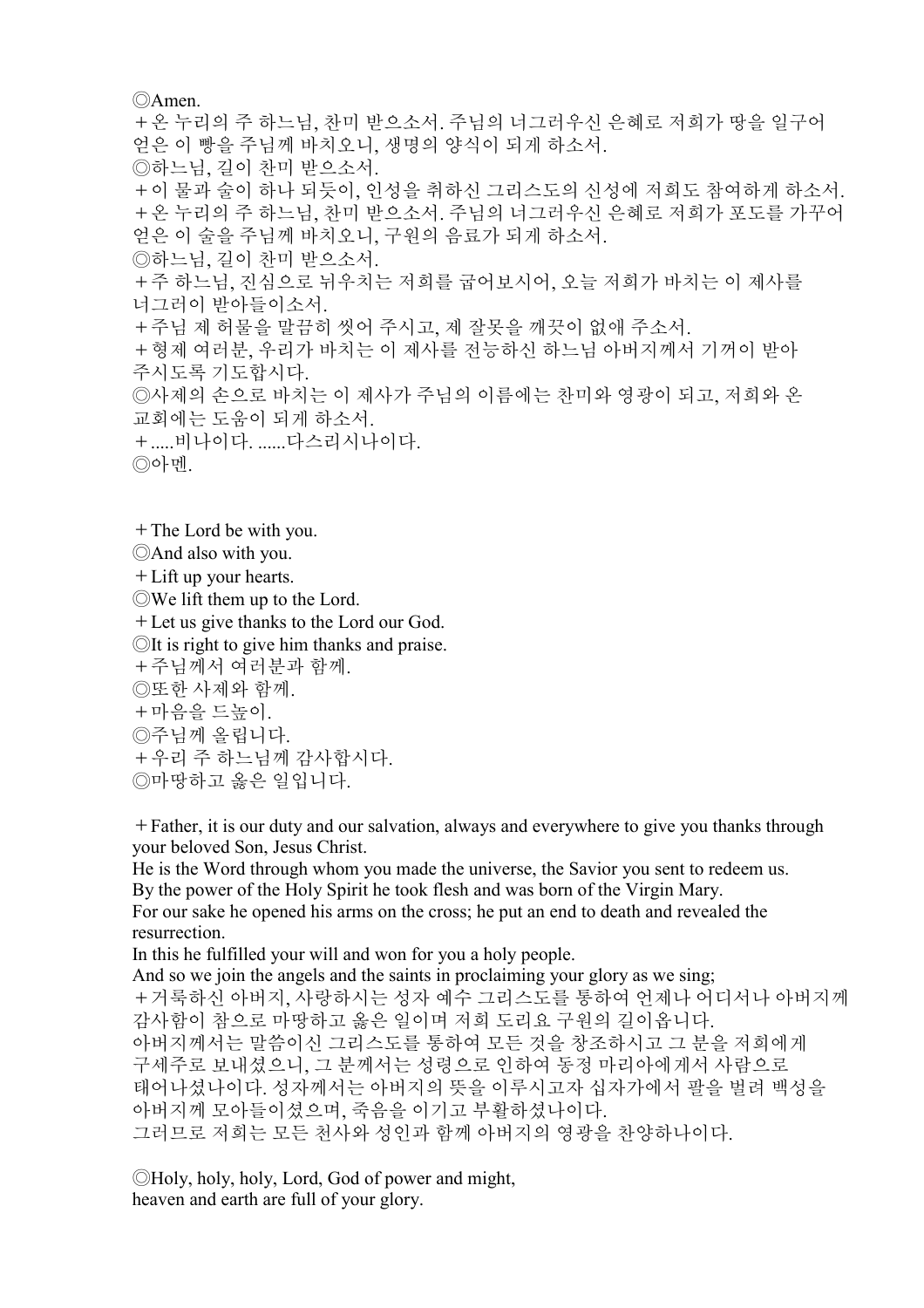Hosanna in the highest.

Blessed is he who comes in the name of the Lord.

Hosanna in the highest.

◎거룩하시도다!거룩하시도다!거룩하시도다! 온 누리의 주 하느님! 하늘과 땅에 가득 찬 그 영광! 높은 데서 호산나! 주님의 이름으로 오시는 분, 찬미 받으소서. 높은 데서 호산나!

+Lord, you are holy indeed, the fountain of all holiness. Let your Spirit come upon these gifts to make them holy, so that they may become fot us the body and blood of our Lord, Jesus Christ. +거룩하신 아버지, 아버지께서는 모든 거룩함의 샘이시옵니다. 간구하오니, 성령의 힘으로 이 예물을 거룩하게 하시어, 우리 주 예수 그리스도의 몸과 + 피가 되게 하소서.

+Before he was given up to death, a death he freely accepted, he took bread and gave you thanks. He broke the bread, gave it to his disciples, and said: Take this, all of you, and eat it: this is my body which will be given up for you. When supper was ended, he took the cup. Again he gave you thanks and praise, gave the cup to his disciples, and said: Take this, all of you, and drink from it: this is the cup of my blood, the blood of the new and everlasting covenant. It will be shed for you and for all so that sins may be forgiven. Do this in memory of me. +스스로 원하신 수난이 다가오자, 예수께서는 빵을 들고 감사를 드리신 다음, 쪼개어 제자들에게 주시며 말씀하셨나이다.

너희는 모두 이것을 받아 먹어라. 이는 너희를 위하여 내어 줄 내 몸이다.

저녁을 잡수시고 같은 모양으로 잔을 들어 다시 감사를 드리신 다음, 제자들에게 주시며 말씀하셨나이다.

너희는 모두 이것을 받아 마셔라. 이는 새롭고 영원한 계약을 맺는 내 피의 잔이니 죄를 사하여 주려고 너희와 모든 이를 위하여 흘릴 피다. 너희는 나를 기억하여 이를 행하여라.

+Let us proclaim the mystery of faith. ◎Christ has died, Christ is risen, Christ will come again. +신앙의 신비여! ◎주님께서 오실 때까지, 주님의 죽음을 전하며, 부활을 선포하나이다.

 $+$  In memory of his death and resurrection, we offer you, Father, this life-giving bread, this saving cup. We thank you for counting us worthy to stand in your presence and serve you. +아버지, 저희는 그리스도의 죽음과 부활을 기념하며, 생명의 빵과 구원의 잔을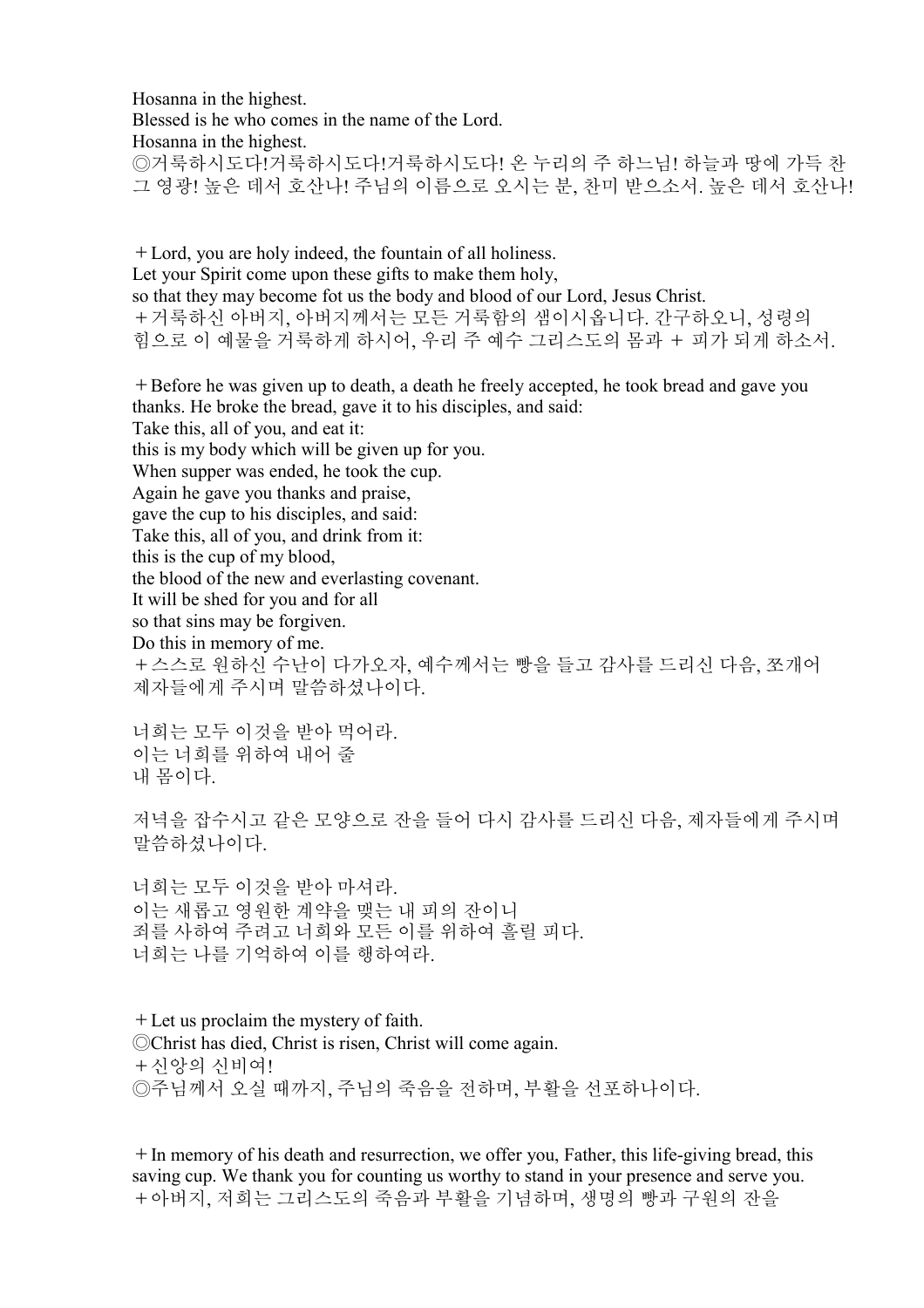봉헌하나이다. 또한 저희가 아버지 앞에 나아와 봉사하게 하시니 감사하나이다.

+May all of us who share in the body and blood of Christ be brought together in unity by the Holy Spirit.

+간절히 청하오니, 저희가 그리스도의 몸과 피를 받아 모시어, 성령으로 모두 한 몸을 이루게 하소서.

+Lord, remember your Church throughout the world; make us grow in love, together with N. our pope, N. our bishop, and all the clergy.

Remember N., whom you have called from this life. in baptism he(she) died with Christ: may he(she) also share his resurrection.

Remember our brothers and sisters who have gone to their rest in the hope of rising again; bring them and all the departed into the light of your presence. Have mercy on us all; make us worthy to share eternal life with Mary, the virgin Mother of God, with the apostles, and with all the saints who have done your will throughout the ages. May we praise you in union with them, and give you glory through your Son, Jesus Christ.

+주님, 온 세상에 널리 퍼져 있는 교회를 생각하시어, 교황 ( )와 저희 주교 ( )와 모든 성직자와 더불어 사랑의 교회를 이루게 하소서.

(오늘)이 세상에서 불러가신 교우 ( )를 생각하소서. 그는 세례를 통하여 성자의 죽음에 동참하였으니, 그 부활도 함께 누리게 하소서.

+부활의 희망 속에 고이 잠든 교우들과 세상을 떠난 다른 이들도 모두 생각하시어, 그들이 주님의 빛나는 얼굴을 뵈옵게 하소서. 저희에게도 자비를 베푸시어, 영원으로부터 주님의 사랑을 받는 하느님의 어머니 복되신 동정 마리아와 복된 사도들과 모든 성인과 함께 영원한 삶을 누리며, 성자 예수 그리스도를 통하여 아버지를 찬양하게 하소서.

+Through him, with him, in him, in the unity of the Holy Spirit, all glory and honor is yours, almighty Father, for ever and ever.

◎Amen.

+그리스도를 통하여, 그리스도와 함께, 그리스도 안에서, 성령으로 하나 되어, 전능하신 천주 성부, 모든 영예와 영광을 영원히 받으소서. ◎아멘.

+Let us pray with confidence to the Father in the words our Savior gave us:

+Jesus taught us to call God our Father, and so we have the courage to say:

◎Our Father, who art in heaven, hallowed be thy name;

thy kingdom come; thy will be done on earth as it is in heaven. Give us this day our daily bread; and forgive us our trespasses as we forgive those who trespass against us; and lead us not into temptation, but deliver us from evil.

+Deliver us, Lord, from every evil, and grant us peace in our day. in your mercy keep us free from sin and protect us from all anxiety as we wait in joyful hope for the coming of our Savior, Jesus Christ.

◎For the Kingdom, the power, and the glory are yours, now and for ever.

+하느님의 자녀 되어, 구세주의 분부대로 삼가 아뢰오니,

+주님께서 친히 가르쳐 주신 기도를 다 함께 정성들여 바칩시다.

◎하늘에 계신 우리 아버지, 아버지의 이름이 거룩히 빛나시며, 아버지의 나라가 오시며, 아버지의 뜻이 하늘에서와 같이 땅에서도 이루어지소서! 오늘 저희에서 일용할 양식을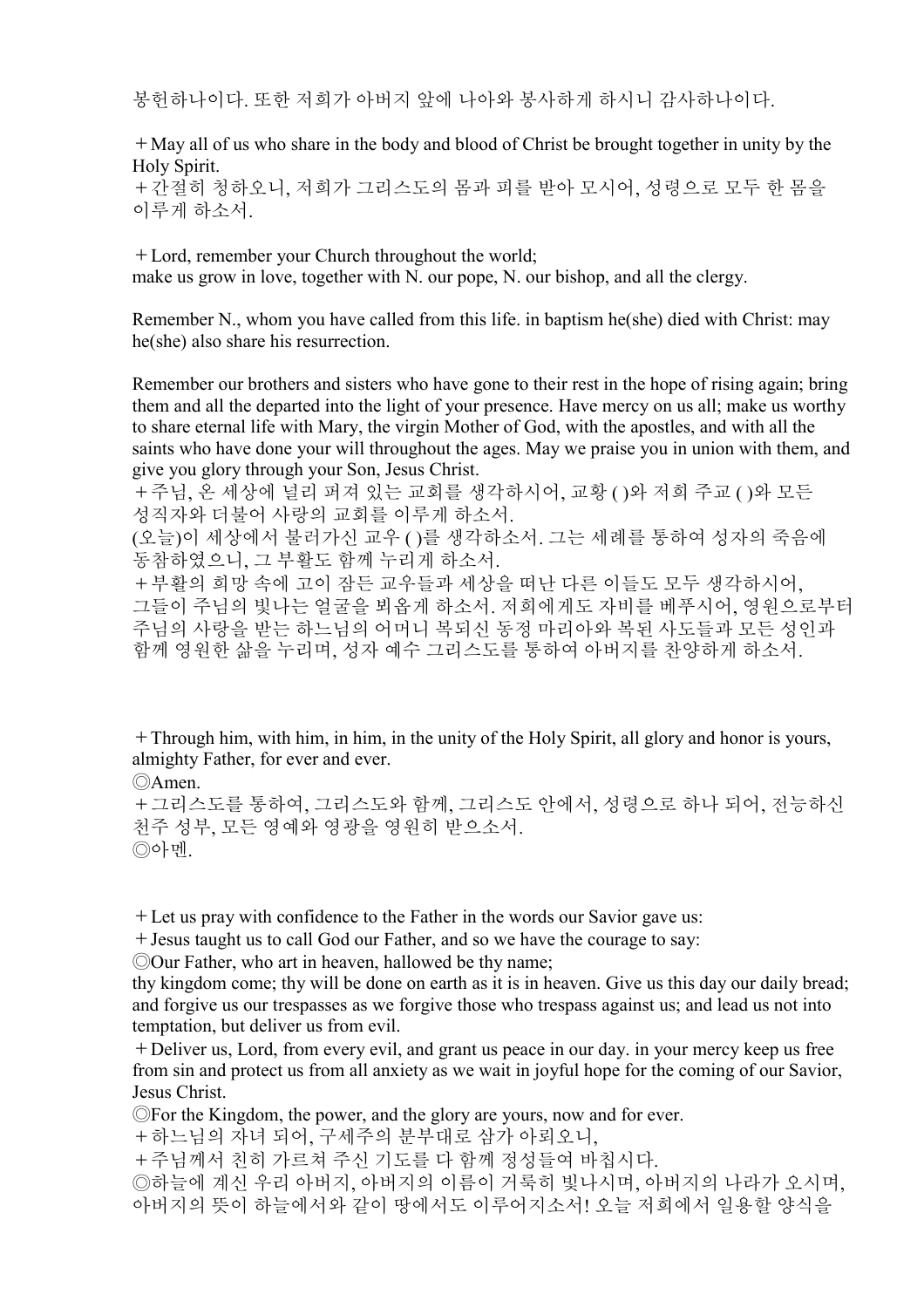주시고, 저희에게 잘못한 이를 저희가 용서하오니 저희 죄를 용서하시고, 저희를 유혹에 빠지지 않게 하시고, 악에서 구하소서.

+주님, 저희를 모든 악에서 구하시고, 한평생 평화롭게 하소서. 주님의 자비로 저희를 언제나 죄에서 구원하시고, 모든 시련에서 보호하시어, 복된 희망을 품고 구세주 예수 그리스도의 재림을 기다리게 하소서.

◎주님께 나라와 권능과 영광이 영원히 있나이다.

+Lord Jesus Christ, you said to your apostles;

I leave you peace, my peace I give you.

Look not on our sins, but on the faith of your Church, and grant us the peace and unity of your Kingdom where you live for ever and ever.

◎Amen.

+The peace of the Lord be with you always.

◎And also with you.

+Let us offer each other the sign of peace.

◎peace be with you.

```
+주 예수 그리스도님, 일찍이 사도들에게 말씀하시기를 "너희에게 평화를 두고 가며 내
평화를 주노라."하셨으니, 저희 죄를 헤아리지 마시고 교회의 믿음을 보시어, 주님의
뜻대로 교회를 평화롭게 하시고 하나 되게 하소서. 주님께서는 영원히 살아계시며
다스리시나이다.
◎아멘.
+주님의 평화가 항상 여러분과 함께.
◎또한 사제와 함께.
+평화의 인사를 나누십시오.
◎평화를 빕니다.
```
+May this mingling of the body and blood of our Lord Jesus Christ bring eternal life to us who receive it.

◎Lamb of God, you take away the sins of the world: have mercy on us. Lamb of God, you take away the sins of the world: have mercy on us. Lamb of God, you take away the sins of the world: grant us peace. +여기 하나되는 주 예수 그리스도의 몸과 피가 이를 받아 모시는 저희에게 영원한 생명이 되게 하소서.

◎하느님의 어린양, 세상의 죄를 없애시는 주님, 자비를 베푸소서. 하느님의 어린양, 세상의 죄를 없애시는 주님, 자비를 베푸소서. 하느님의 어린양, 세상의 죄를 없애시는 주님, 평화를 주소서.

+Lord Jesus Christ, Son of the living God, by the will of the Father and the work of the Holy Spirit your death brought life to the world. By your holy body and blood free me from all my sins and from every evil. Keep me faithful to your teaching, and never let me be parted from you. +Lord Jesus Christ, with faith in your love and mercy I eat your body and drink your blood. Let it not bring me condemnation, but health in mind and body.

+살아 계신 하느님의 아들 주 예수 그리스도님, 주님께서는 성부의 뜻에 따라 성령의